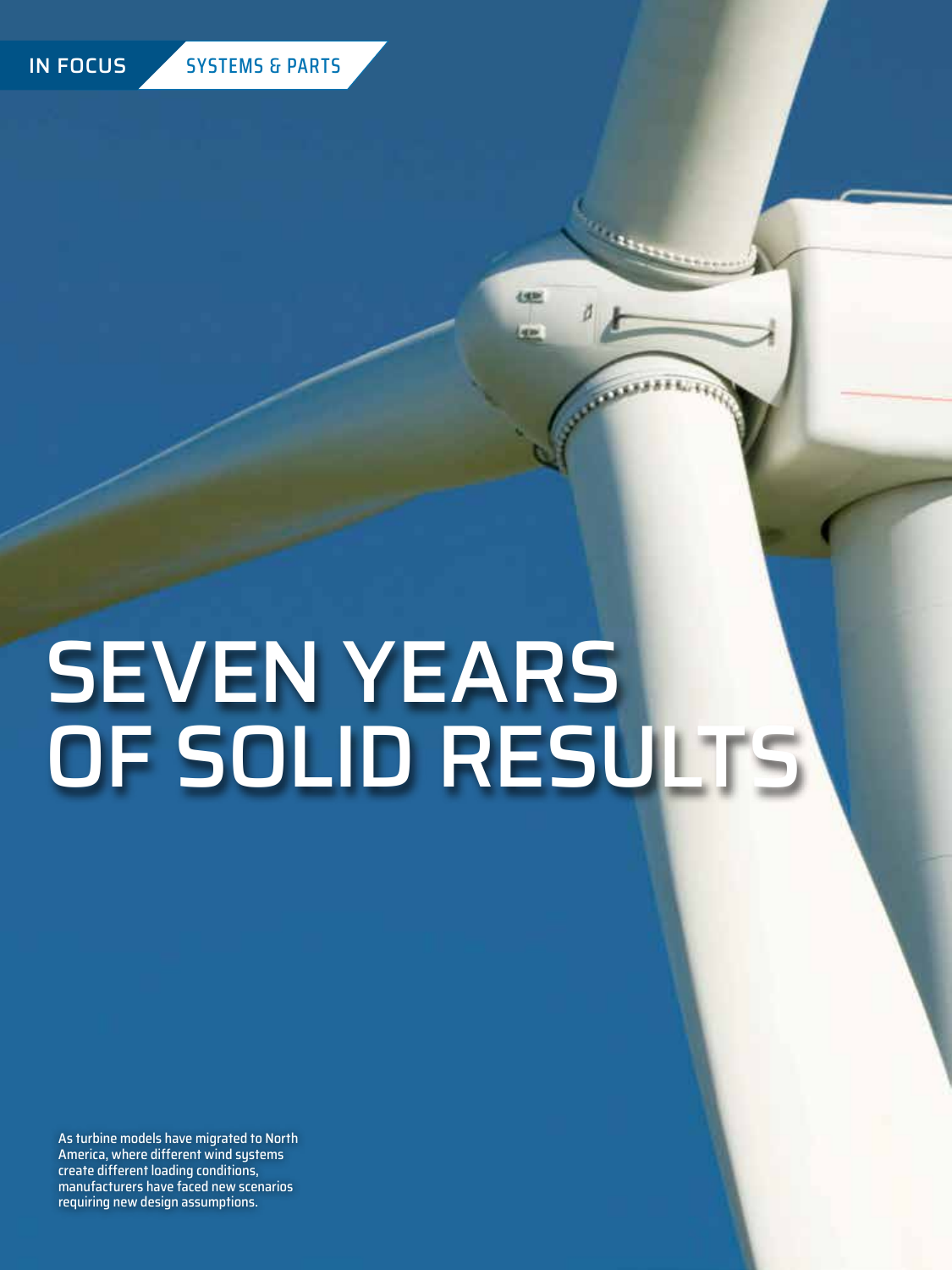*Field testing confirms the long-life potential for Timken™ wear-resistant mainshaft bearings in wind turbines.*

# **By CALEB CHOVAN**

ost wind turbines are built for a 20-year lifespan, but as many owners and operators have come to find out, problems with original mainshaft bearings can arise at any time – often within the first few years. The Timken Com but as many owners and operators have come to find out, problems with original mainshaft bearings can arise at any time — often within mechanical transmission solutions leader, has been active in the North American wind-energy industry for decades, helping customers avoid costly repairs by engineering stronger bearings for the toughest conditions.

To extend the life of mainshaft spherical roller bearings specifically, Timken developed ES302, a diamond-like coating (DLC) that adds durability where adhesive wear (the rubbing together of two metal surfaces) is a common problem. Timken scientists originally developed the special nanostructure coating for low-lubrication military applications but quickly saw the tremendous potential for ES302-coated bearings in other lubrication-starved, low-speed, high-load environments such as turbine mainshafts.

Previous lab results indicated that, compared to an uncoated bearing, an ES302-coated bearing could experience up to six times greater life when operated in standard conditions and up to three times greater life under debris-contaminated conditions. Field results would have to wait, however, as the first Timken wear-resistant spherical roller bearings (with the ES302 coating applied to the ends of the rollers) were delivered to customers starting in 2011.

Finally, more than seven years later, Timken scientists were presented an opportunity to reinforce initial lab results when one 230/600-series ES302-coated bearing was removed from its turbine (due to non-bearing-related issues) and returned for analysis at the request of Timken. A close examination showed the bearing was in excellent condition and would have easily reached 15 to 20 years of reliable operation had the turbine remained in service.

Given the enormous cost of replacing hard-to-reach mainshaft bearings, it is reasonable to assume that ES302-coated spherical roller bearings could save wind-farm operators hundreds of thousands of dollars over the lifespan of a single turbine by avoiding even one, if not multiple maintenance events. Looking deeper at the problem and what Timken discovered, turbine owners are encouraged to consider the operational advantages a stronger bearing solution can bring.

# ABOUT BEARING FAILURE RATES

Table 1 summarizes the considerable amount of field data Timken has obtained for standard (non-coated) spherical roller bearings used in 3-point mount turbines operating in the U.S., with each plot representing the average failure rate for a given wind farm. The data suggests that mainshaft bearing failure is likely to occur inside of 10 years and remains a major issue for wind energy producers.

| <b>Turbine</b><br>Config.             | <b>Field</b><br>L <sub>10</sub> Life<br>(years) |
|---------------------------------------|-------------------------------------------------|
| 230 Series<br>3-point<br>2.3MW        | 5.5                                             |
| 230 Series<br>3-point<br><b>1.5MW</b> | 9                                               |
| 240 Series<br>3-point<br>1.5MW        | 8                                               |
| 230 Series<br>3-point<br><b>1.5MW</b> | 11                                              |
| 241 Series<br>4-point<br><b>1.8MW</b> | ~20?                                            |

Table 1: Frequent mainshaft bearing repairs have affected the productivity and profitability of U.S. wind-energy producers for years. (Courtesy: Timken)

This has left many turbine owners to wonder why mainshaft bearing failures are so common. The simple answer, in the estimation of Timken experts, is that spherical roller bearings have long been the preferred bearing choice for mainshafts due to their dominance in the European market. As turbine models have migrated to North America, where different wind systems create different loading conditions, manufacturers have faced new scenarios requiring new design assumptions. And while the market continues to adapt to these challenges, there remains a significant number of standard spherical roller bearings in mainshaft applications. Seeing the potential for an upgraded solution to extend bearing life significantly, Timken engineered its ES302 coating to withstand the typical damage modes that cause mainshaft bearings to fail.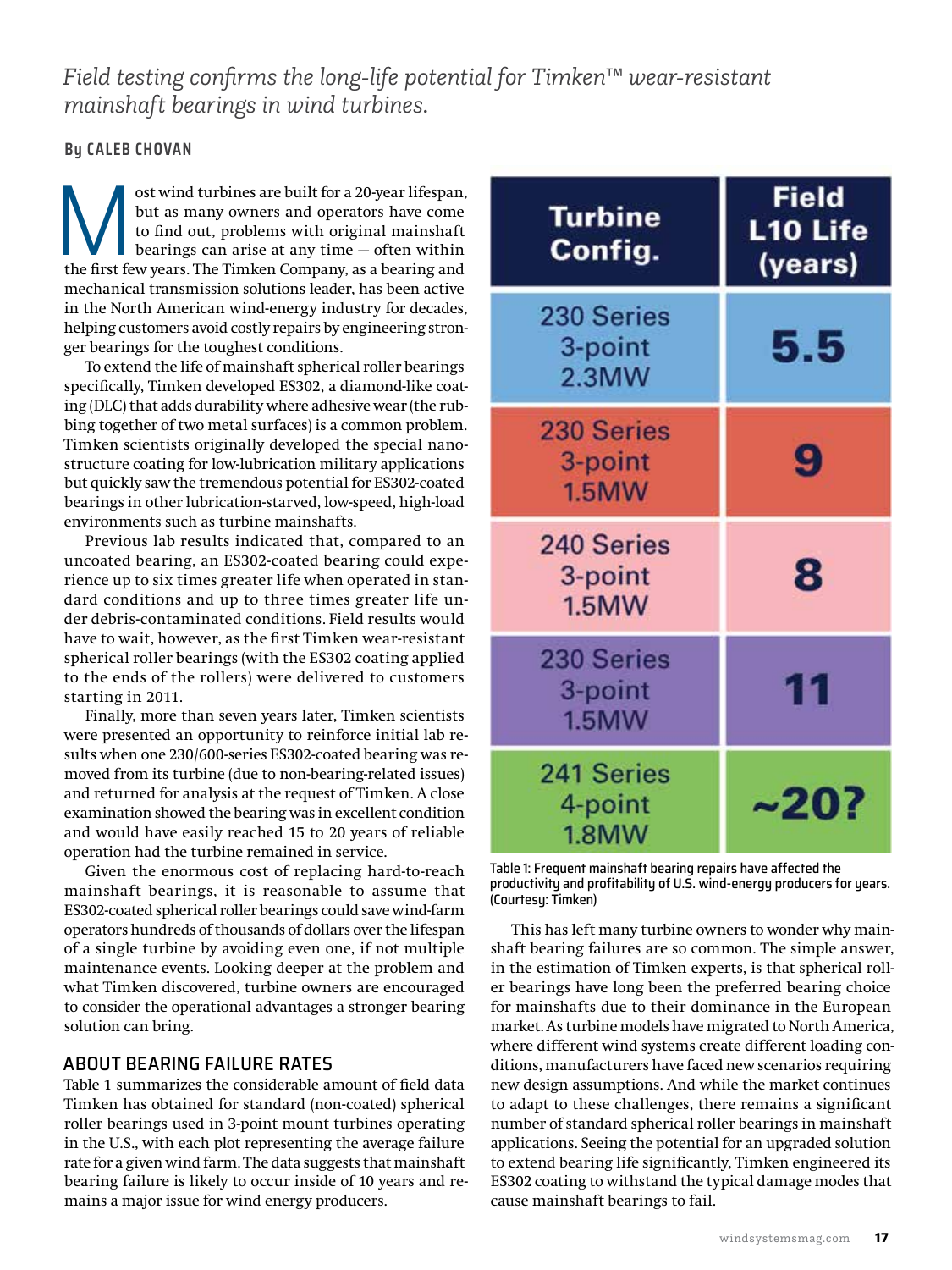#### HOW BEARING DAMAGE OCCURS

In a standard mainshaft spherical roller bearing, radial and thrust forces result in higher loads on the downwind row of the bearing, as well as a full 360-degree loaded arc of rollers. For every shaft revolution, the full-loaded arc of rollers increases the number of stress cycles occurring on each point on the inner raceway of the bearing. Given that a mainshaft typically rotates at slow speeds in the 10-20 rpm range, this does not generate significant lubricant films, even with higher viscosity lubricants. The result is higher loads, more stress cycles, and thinner lubricant film thickness on the downwind row of the bearing, which increases the risk of micropitting, especially since sliding is present.

#### COMMON DAMAGE ON 3-POINT MOUNT SRB MS BEARING



Table 2: Adhesive damage is common in standard mainshaft spherical roller bearings with most of the loading occurring on the downwind side of the bearing. (Courtesy: Timken)

Rollers will slide on the downwind row raceway in mainshaft spherical roller bearings due to a phenomenon called Heathcoat slip. Heathcoat slip is a geometrical constraint suffered by spherical roller bearings. As illustrated in Figure 1, if surface velocities between the inner ring and the rollers match at locations 1 and 3, then the surface velocities must differ at location 2, which means that there is sliding between the roller and the center of the raceway. Specifically, the inner raceway will have a slower velocity, making the risk of micropitting extremely high for the downwind row.

All spherical roller bearings experience Heathcoat slip, but not all spherical roller bearings exhibit micro- pitting. For micropitting to occur, the lubricant film thickness must be insufficient to separate the residual finishing texture, or asperities, on the roller and raceway. That is, the lambda value (the ratio of the lubricant film thickness to the composite



Figure 1: Physical description of the source of Heathcoat slip in a spherical roller bearing. (Courtesy: Timken)

surface roughness) must be less than 1. Since the thickness of the lubricant film is a function of the entrainment velocity, low lambda conditions commonly occur at slow bearing rotation speeds. Therefore, the micropitting experienced by mainshaft spherical roller bearings is due to highly loaded roller/raceway sliding in low lambda conditions.

However, without highly trained tribologists (who tend to be more familiar with this type of wear) working alongside engineers in turbine design and maintenance facilities, the response by the industry oftentimes is to retrofit problematic mainshaft bearings with larger, higher fatigue load-rated bearings. For example, a common mainshaft spherical roller bearing for 1.5- to 2-MW wind turbines is the 230/600-series. In the field, it is common for these bearings to be replaced with 240/600-series bearings, which have longer rollers (spreading out the load on the raceway) and therefore have increased fatigue lives.

Naturally, the size of the bearing and the power of the turbine will also factor into the amount of bearing damage experienced. Despite this, Timken scientists have observed similar damage patterns in different turbine models over the years, given most mainshaft bearings experience high loading and repeated metal-to-metal contact. This adhesive wear can be seen in Table 2 in various non-coated spherical roller bearings (note the upwind side of the bearing will typically experience less damage).

# A STRONGER COATING CAN HELP

Since the late 1990s, Timken has employed surface-engineering technologies on bearing rollers to provide wear resistance and friction reduction to demanding customer applications. Decades of research and development have resulted in new technologies that, when used in combination, expand the performance of rolling element bearings well beyond previous limits.

In 2010, in response to the problems observed in standard mainshaft spherical roller bearings, Timken proposed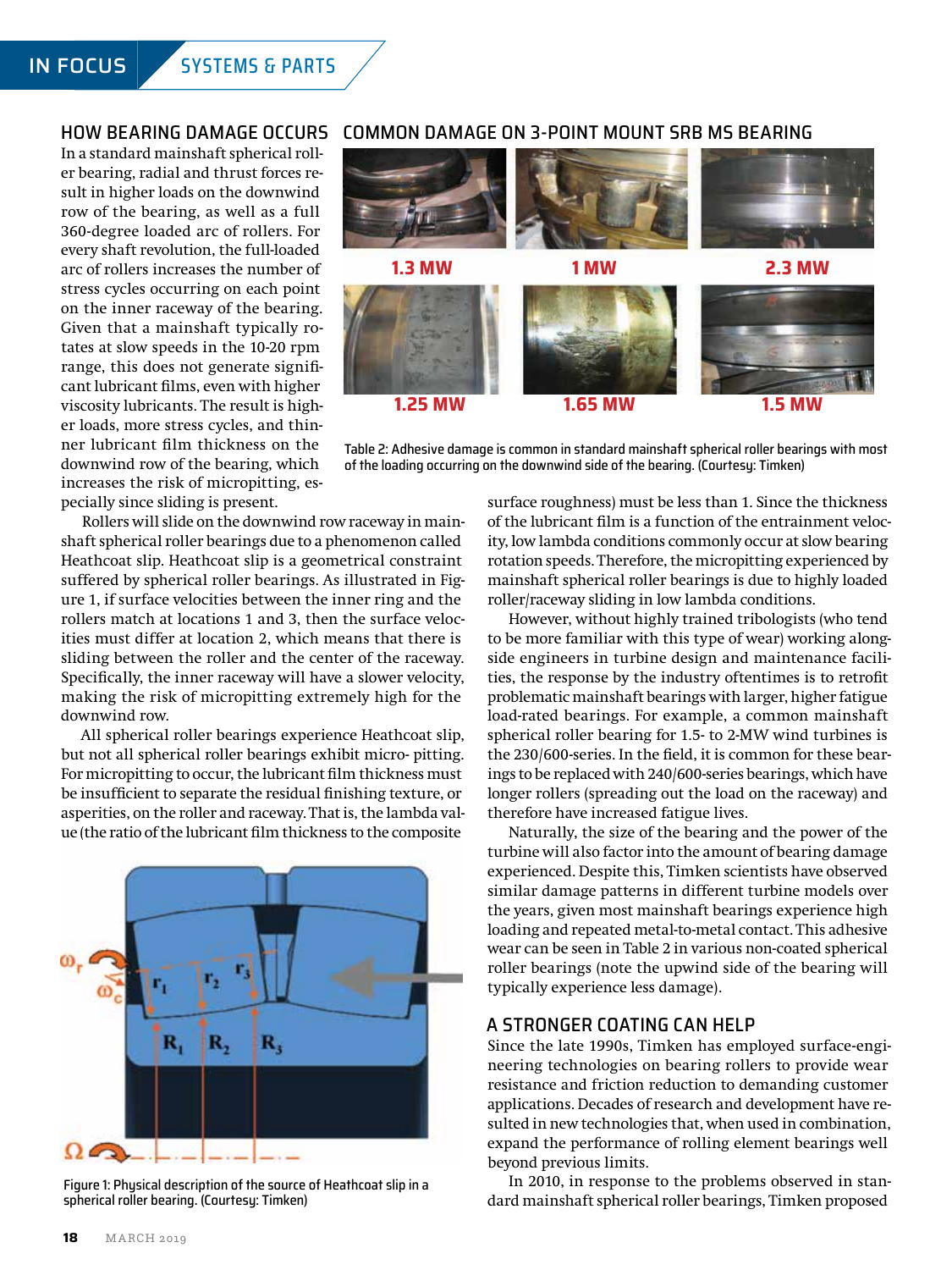applying a tungsten-containing-carbon-amorphous coating (ES302) to the spherical rollers of its engineered bearings. This DLC coating, effectively a crossover between a polymer and a ceramic, creates a material dissimilarity between the bearing rollers and raceway, which reduces the potential for the adhesive wear that Timken estimates to be the leading cause of mainshaft bearing failures in 3-point mount turbines.

The 230/600-series ES302-coated bearing that was returned to Timken in 2018 (the third of its kind ever produced) was originally manufactured in 2010 and installed on a 1.5-MW turbine in New Mexico in early 2011. In October of that year, the first uptower inspection was conducted, and like-new conditions were reported for the mainshaft bearing rollers and raceway. A second uptower inspection was conducted in May 2012, with only light debris damage noted. In November 2012, a third inspection confirmed the bearing remained in "good" condition. The bearing then operated continuously from 2013 to 2017 with no known issues before being removed from service last year.

Also notable is that in February 2012, a new gearbox was attached to the mainshaft and placed back into service (due to non-bearing-related issues), at which time Timken suspects some amount of contamination was introduced into the bearing cavity (likely sand and/or water). It was not until Timken was able to analyze the bearing in its labs that the contamination was discovered, though it does not appear to have negatively affected the performance of the bearing. (Due to the proprietary properties of the ES302 coating, the impact to the bearing was minimal.)

# INSPECTION SHOWS LITTLE-TO-NO WEAR

After thorough analysis, Timken arrived at the following field performance results for its ES302-coated mainshaft spherical roller bearing that had seen seven years and three

#### OUTER RING



# INNER RING



Figure 2: Outer and inner ring inspection showed visible grind lines indicating limited adhesive wear. (Courtesy: Timken)

### ROLLERS



Figure 3: Both roller complements were in "very good" condition after operation and maintained their original profile. (Courtesy: Timken)

months service in New Mexico, with the bearing having been last relubricated in 2016. This series of inspections was performed to assess bearing condition after operation. Notably:

] **Grease sample analysis** revealed moderate levels of iron content (attributed to normal raceway wear) and high concentrations of silicon (likely due to the potential contamination event in February 2012). As well, low concentrations of copper were detected, likely due to light wearing of the bearing's brass cage. Based on particle concentrations, Timken observed only low-to-moderate wear and some evidence of external contamination during grease sample analysis.

] **Inspection of the bearing outer and inner ring** revealed light-to-moderate fretting wear on the outer ring O.D. while the outer race was noted to be in "good" condition (as evidenced by visible grind lines, where a standard mainshaft spherical roller bearing would likely not exhibit grind lines at the same stage of operation). Minor debris denting and lubrication staining (the source of the discoloration in Figure 2) was also observed on the outer race. On the inner ring bore (the surface that contacts the mainshaft), some fretting wear was visible, while the inner raceway, noted to be in "good" condition, showed only minor discoloration and debris denting (possibly due to handling and removal).

■ **Bearing roller inspection** (Figure 3) showed that both roller complements were in "very good" condition, with the upwind roller complement exhibiting only minimal distress and light circumferential lining, while the downwind roller complement exhibited light circumferential lining and debris dents.

▶ Brass cage inspection (Figure 4) revealed the cage bridges showed only minor discoloration in the pockets (most likely from the grease) and the complete cage was noted to be in "very good" condition.

] **Quantitative analysis of surface finishes,** meanwhile, showed that outer ring, inner ring, and roller surface finish values were as expected post-operation, with the bearing raceways exhibiting little-to-no adhesive wear, and the upwind rollers showing "very smooth" surface finishes (downwind rollers showed slightly higher surface finishes, likely due to the influence of debris). Critically, all roller profiles were noted to be in "very good" condition, showing minimal signs of wear or deviation from their original profile.